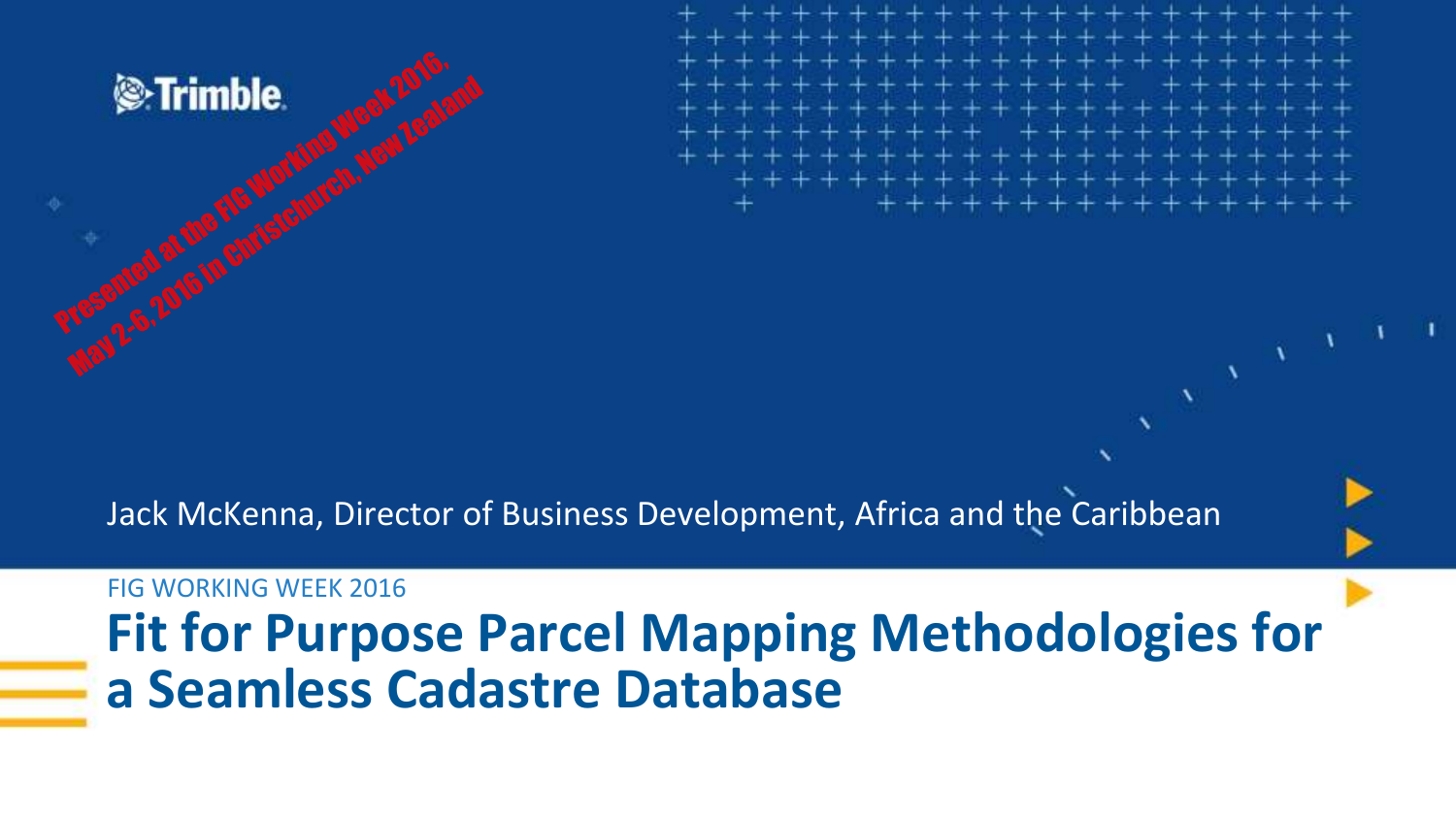#### **Presentation Content**

- **Land Administration Systems and Their Role in Disaster Management**
- **FIG/World Bank Fit For Purpose Statement**
- **Torrens and de Soto**
- **HM Land Registry (England and Wales)**
- **General Boundary and Fixed Boundary Mapping**
- **Parcel Monumentation**
- **The Seamless Cadastre**
- **Best Fit To Orthophoto Mapping**
- **Parcel Area Calculation Accuracy**
- **The Surveyor Pin Cushion**
- **ASPRS Accuracy Standards**
- **Parcel Mapping Costs**
- **Conclusion**

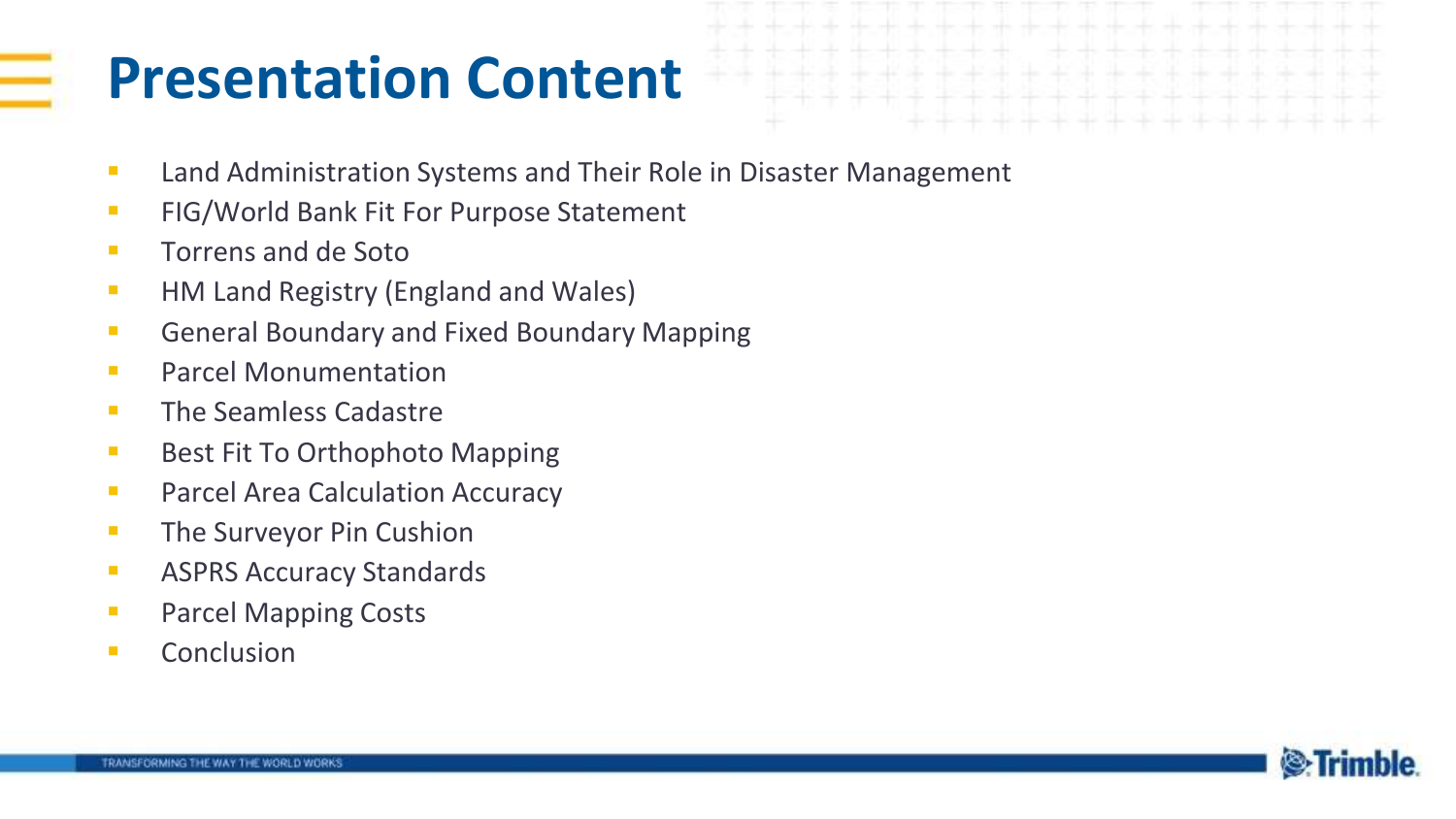#### **Land Administration Systems and Disaster Management**





Survey Plans **Registry Documents Registry Documents** 

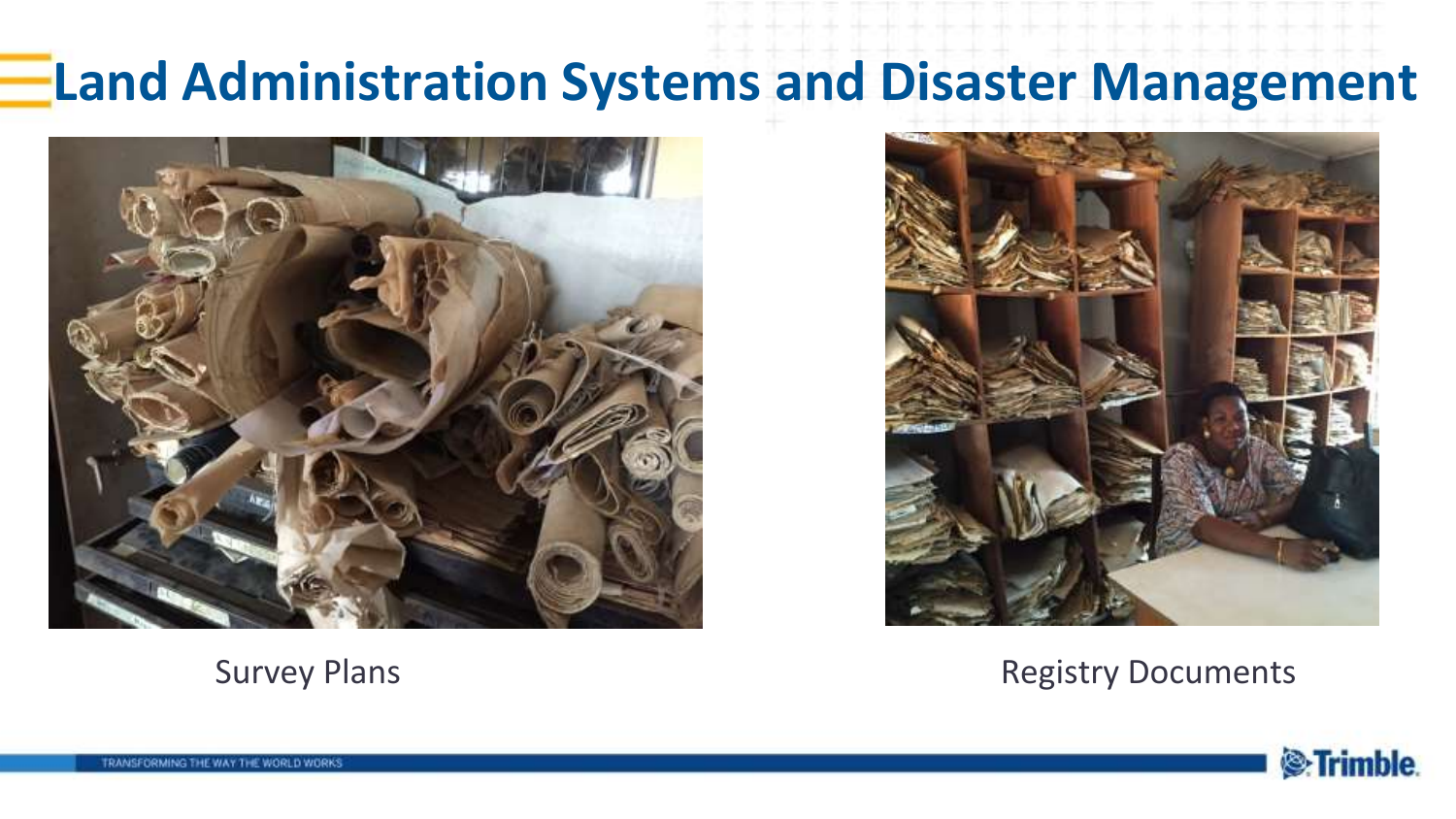## **An Archived Document Management System**



Scanned, Indexed and Georeferenced Survey Plan Scanned and Indexed Valuation Roll



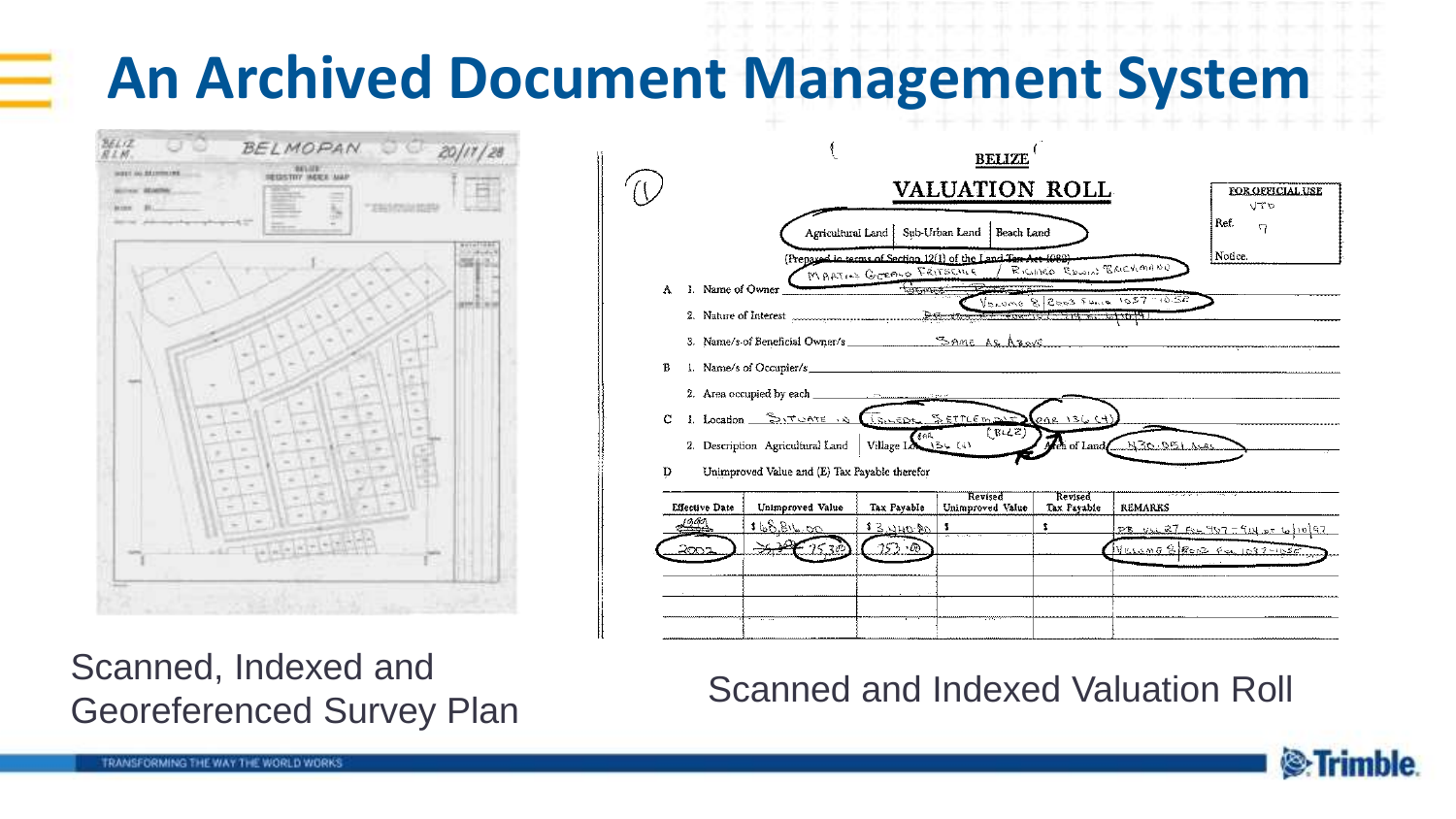## **Joint FIG/World Bank Statement**

Build Appropriate Land Systems That Are:

- **Fit-for-purpose**
- **Built Quickly**
- **Low and Affordable Cost**

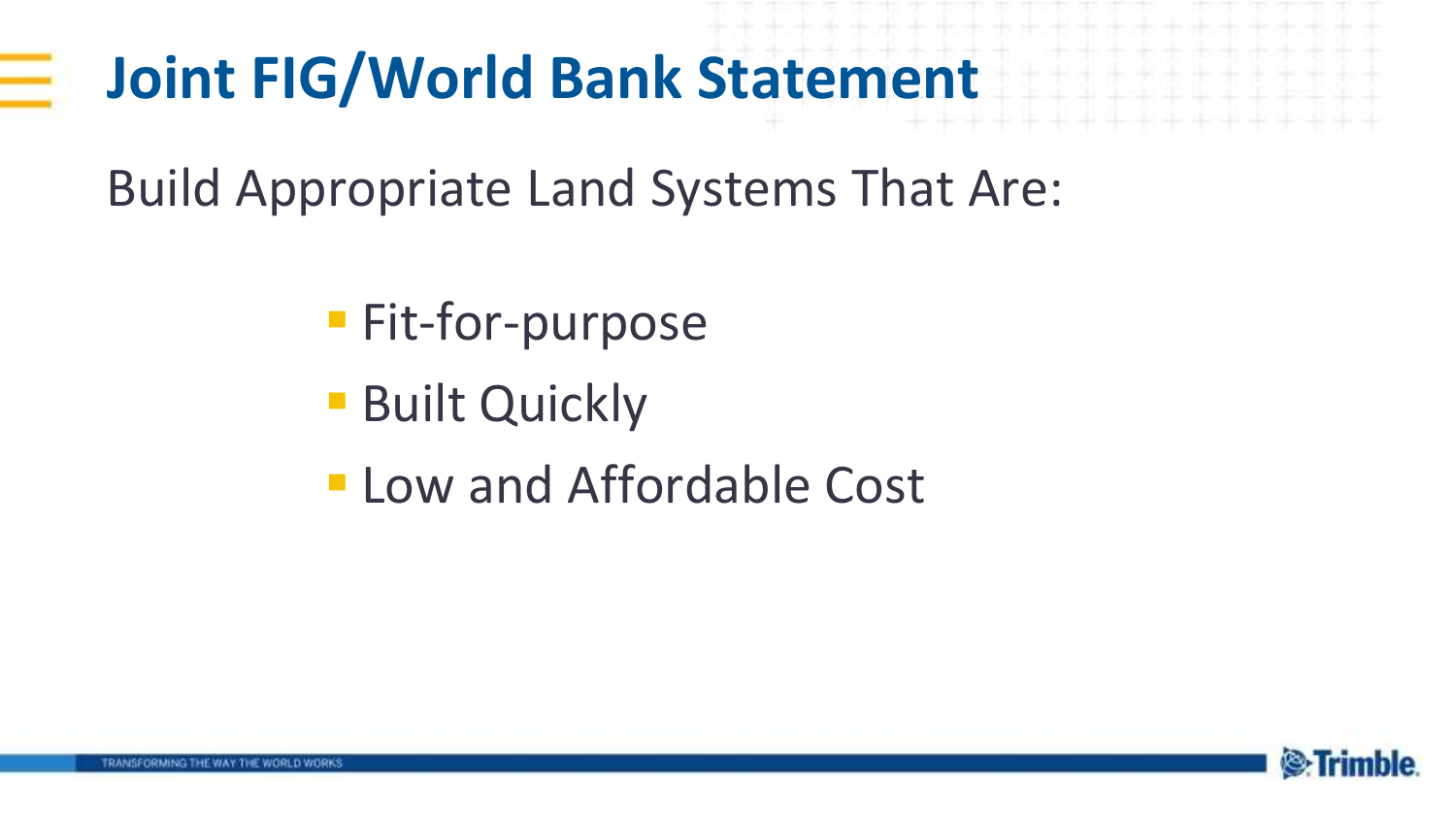### **Land Administration Visionaries**

• Sir Robert Richard Torrens



• Hernando de Soto





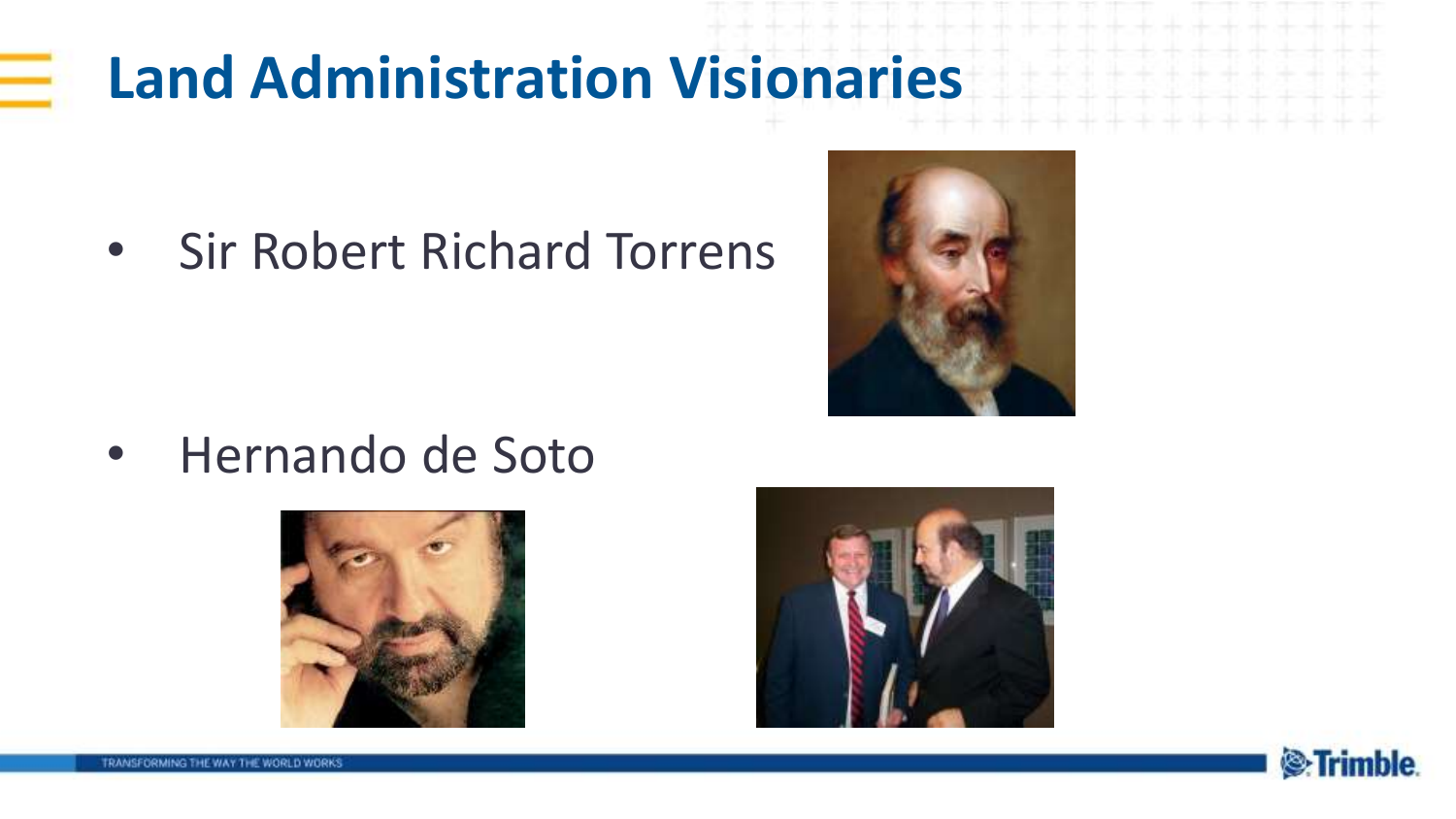



**1) The land titles Register accurately and completely reflects the current ownership and interests about a person's land.**

**2) Because the land titles Register contains all the information about the person's land, it means that ownership and other interests do not have to be proved by long complicated documents, such as title deeds.**

**3) Government guarantee provides for compensation to a person who suffers loss of land or a registered interest. (Victoria State, 2012)**

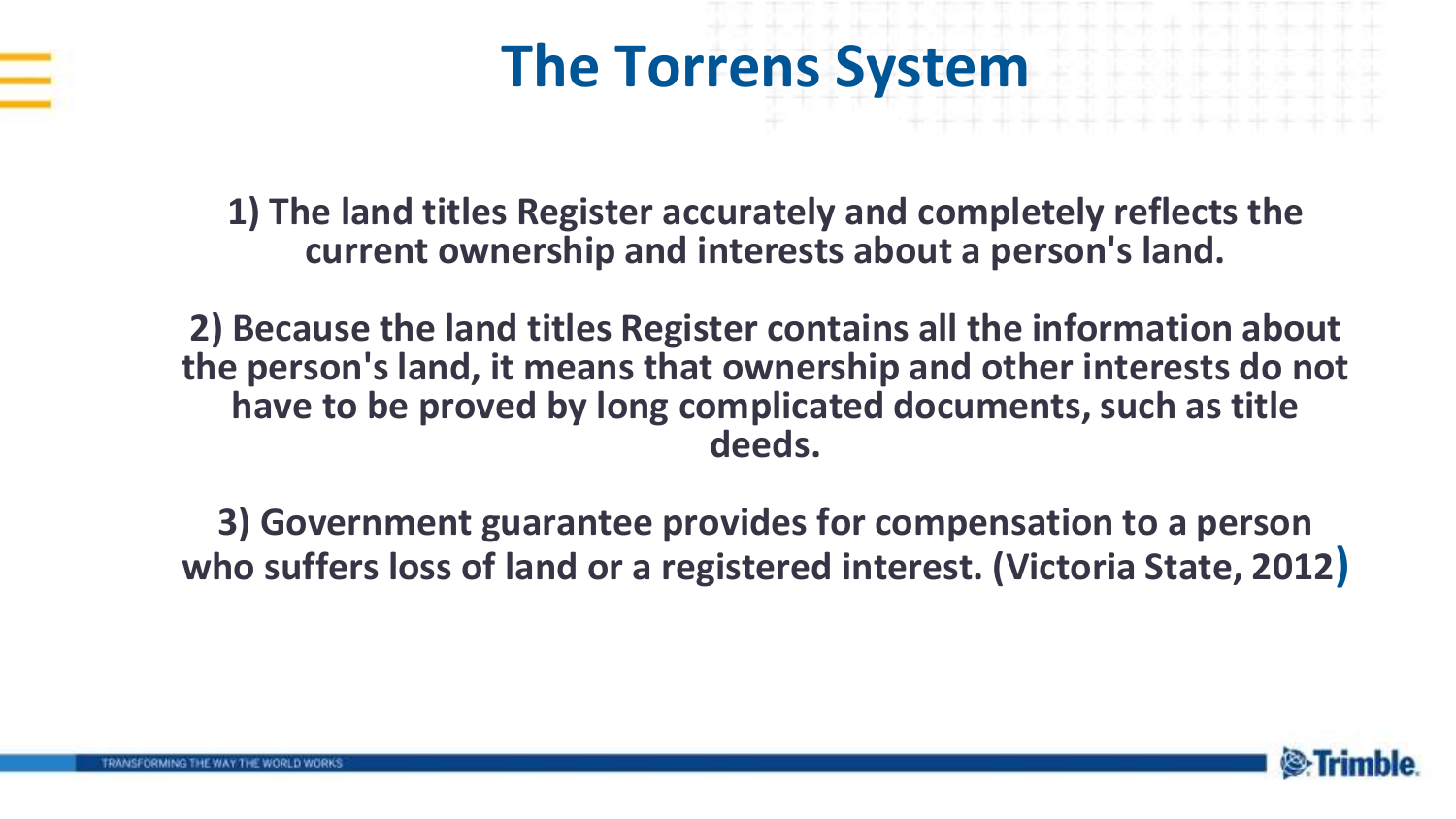

#### **De Soto's Message**

Hernando de Soto's message to the developing countries of the world and their donors is a simple one:

*Enable poor people to register their property so that they can borrow against it to build businesses, buy farming equipment, seed and fertilizer and for other purposes.* 

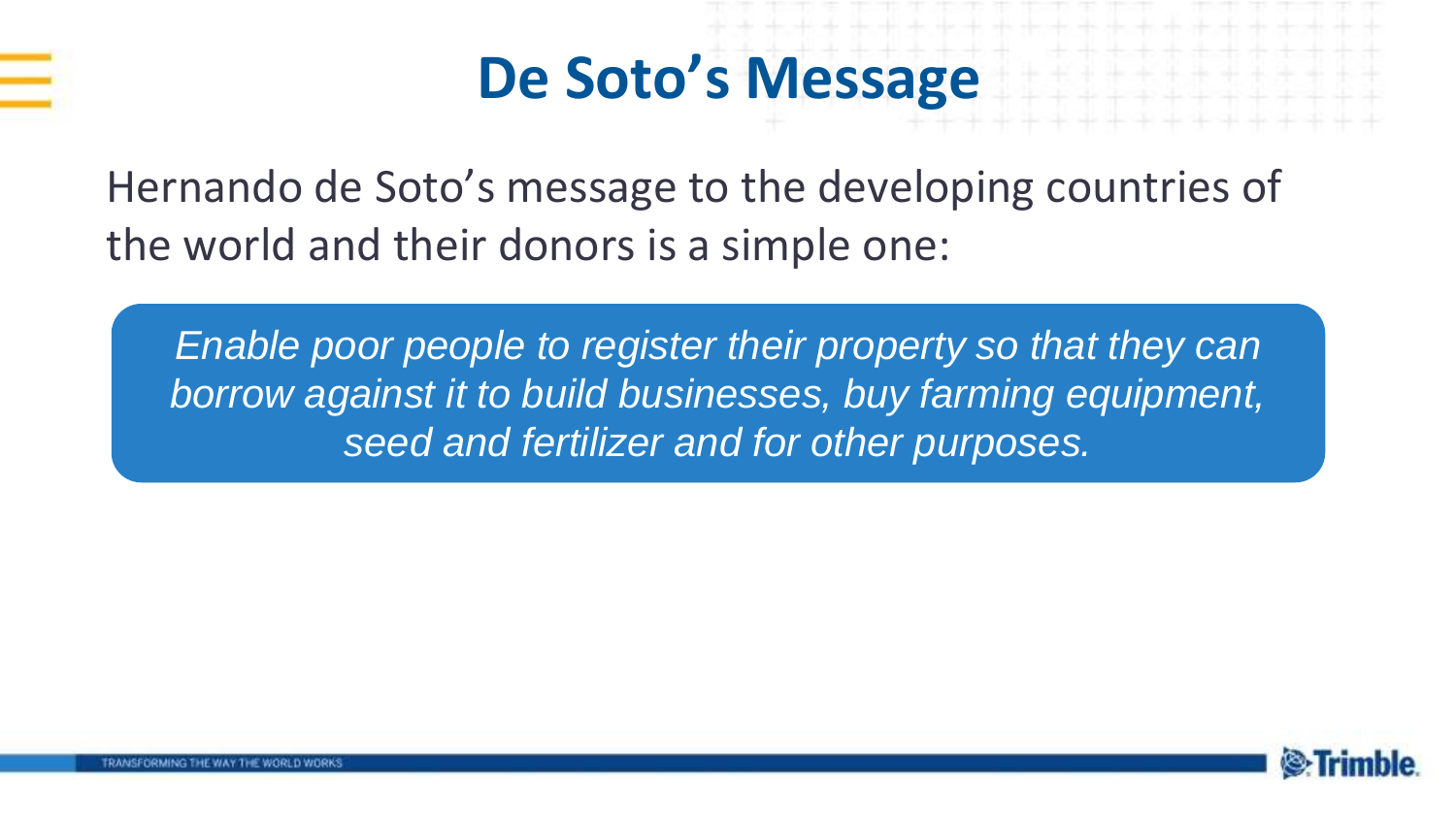#### **HM Land Register Rules (1898 – England and Wales)**

- **Fixed Boundary Surveys**
- **General Boundary Surveys**

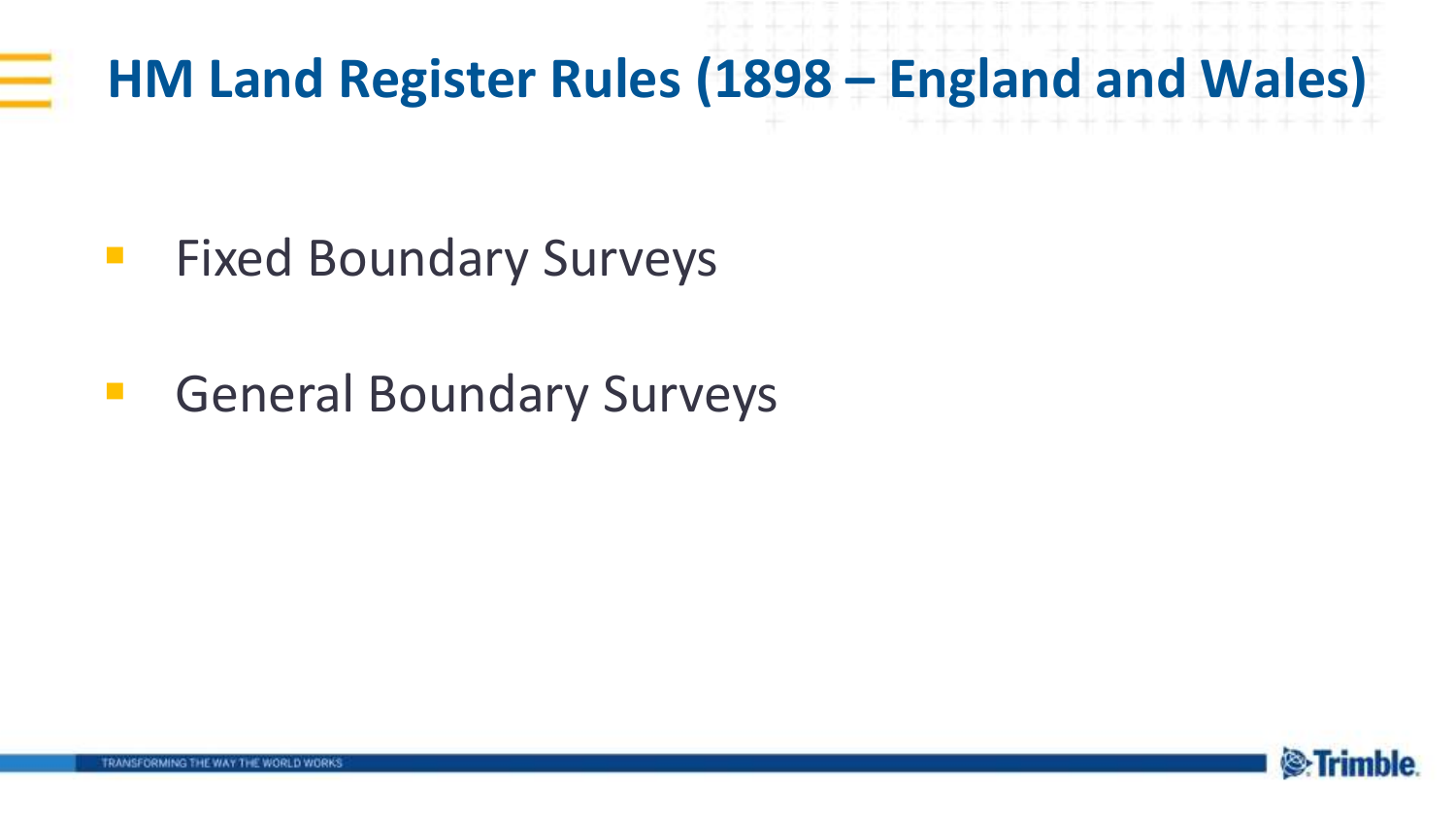#### **Fixed Boundary Surveys**

**Rule 211. If it is desired to indicate on the filed plan, or otherwise to define in the register, the precise position of the boundaries of the land or any parts thereof notice shall be given to the owners and occupiers of the adjoining lands, in each instance, of the intention to ascertain and fix the boundary, with such plan, or tracing, or extract from the proposed verbal description of the land as may be necessary, to show clearly the fixed boundary proposed to be registered; and any question of doubt or dispute arising therefrom shall be dealt with as provided by these Rules.**

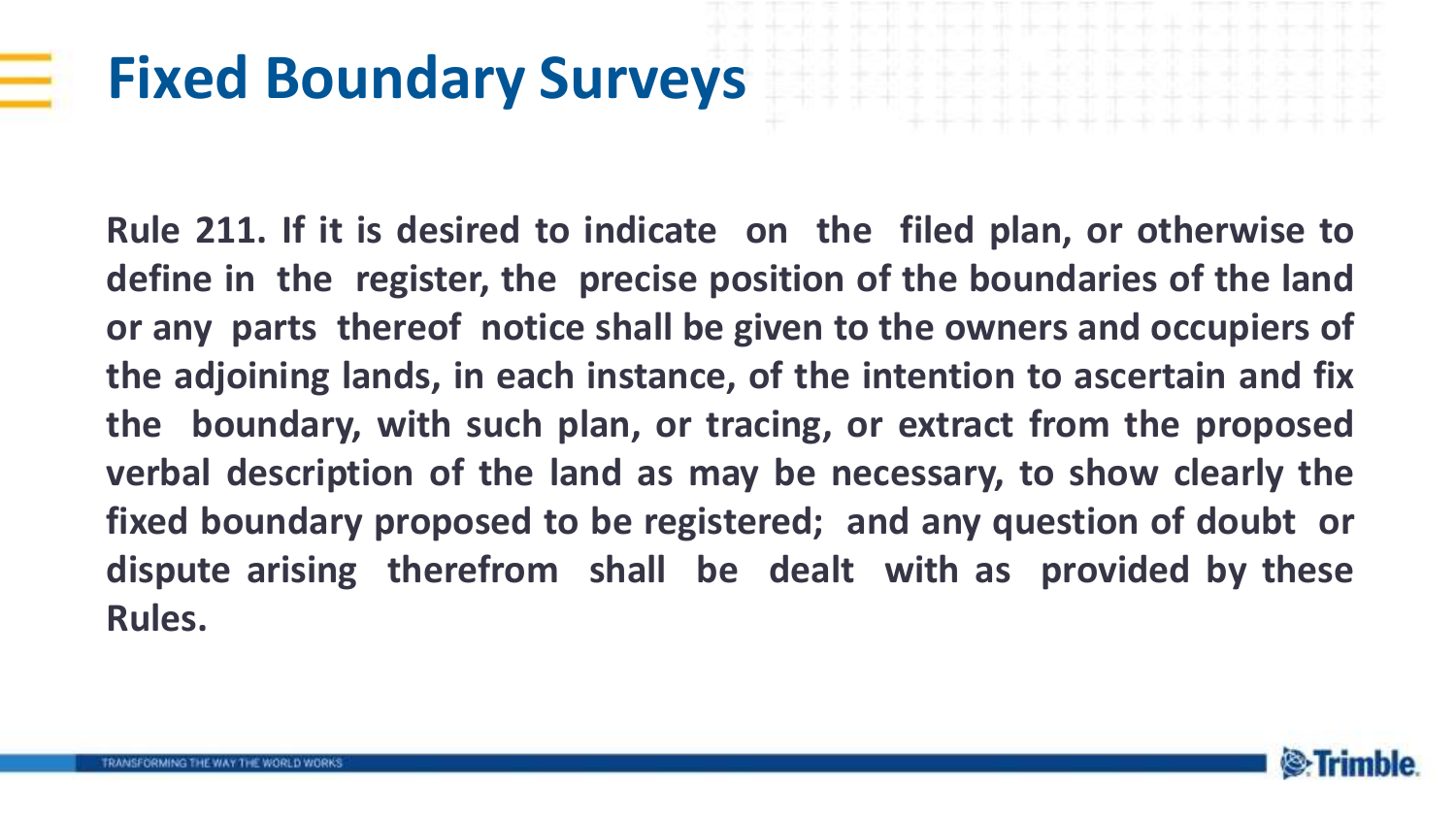#### **General Boundary Surveys**

**Rule 213. Except in cases in which the fixed boundary of the land has been thus ascertained the map shall be deemed to indicate the general boundaries only. In such cases the exact line of the boundary will be left undetermined (as for instance whether it runs along the centre of a wall or fence, or its inner or outer or how far it runs within or beyond it; or whether or not the land registered extends to the centre of an adjoining road or stream). When a general boundary only is desired to be entered in the register, notice to the owners of the adjoining lands need not be given. The result of this Rule is that, where the boundary is left undetermined, no indemnity will be given if the dispute is confined to the general boundary line.**

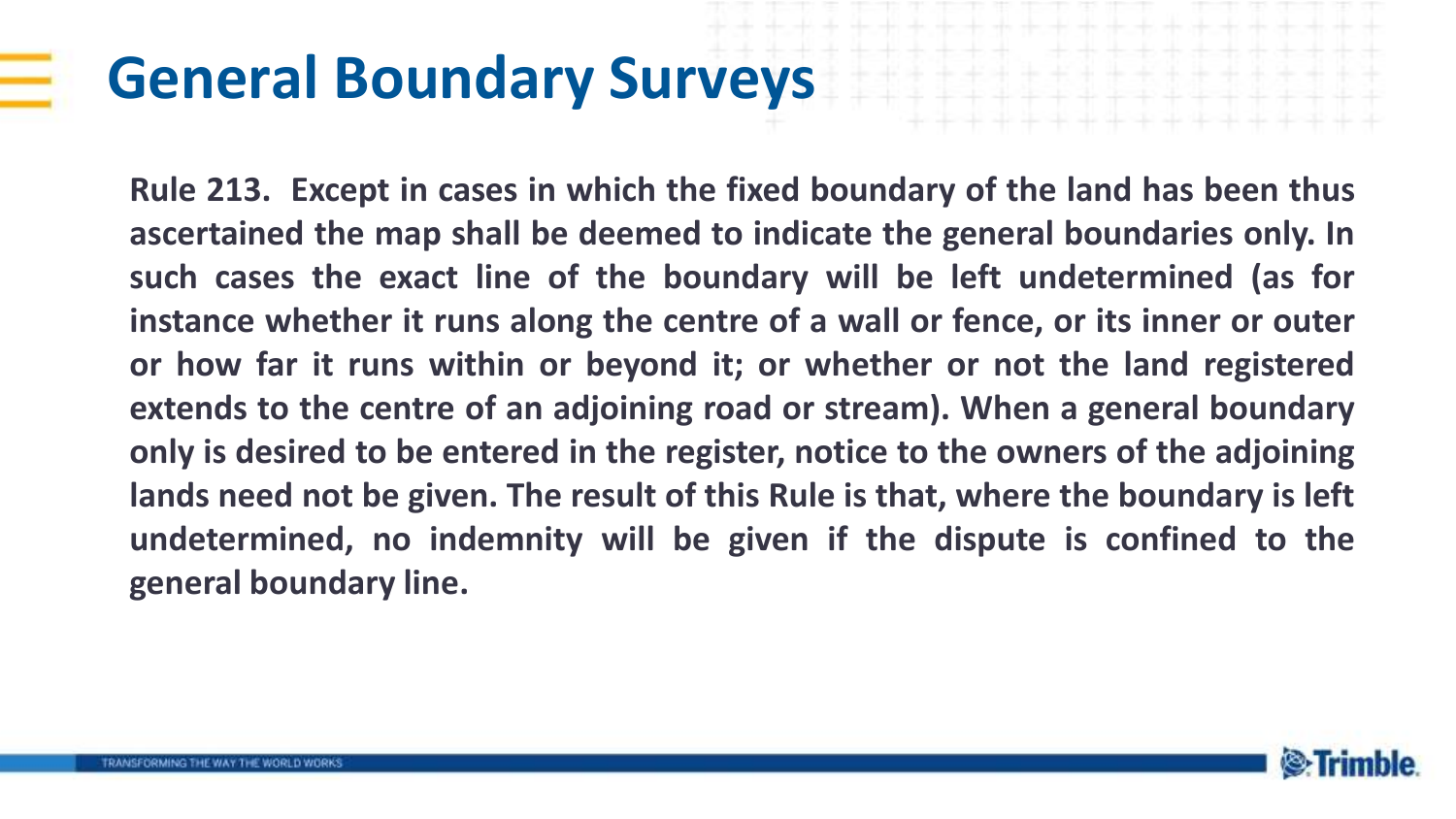#### **The Seamless Cadastre Database**

**Compelling reasons for surveying a property parcel that will become part of a comprehensive fiscal cadastre:**

- **Problems with inadequate cadastres, lax and inequitable tax policies and practices hinder the revitalization and maintenance of neighborhoods and prevent local governments from collecting revenue needed to support public services.**
- **Provide documentation in the form of a parcel survey to help citizens achieve secure land tenure.**
- **A property owner desires to know as accurately as possible the value of his or her asset when selling a property or seeking a mortgage on it, and;**
- **A taxing agency needs to know the area of a parcel in order to apply the correct property tax rate to it.**

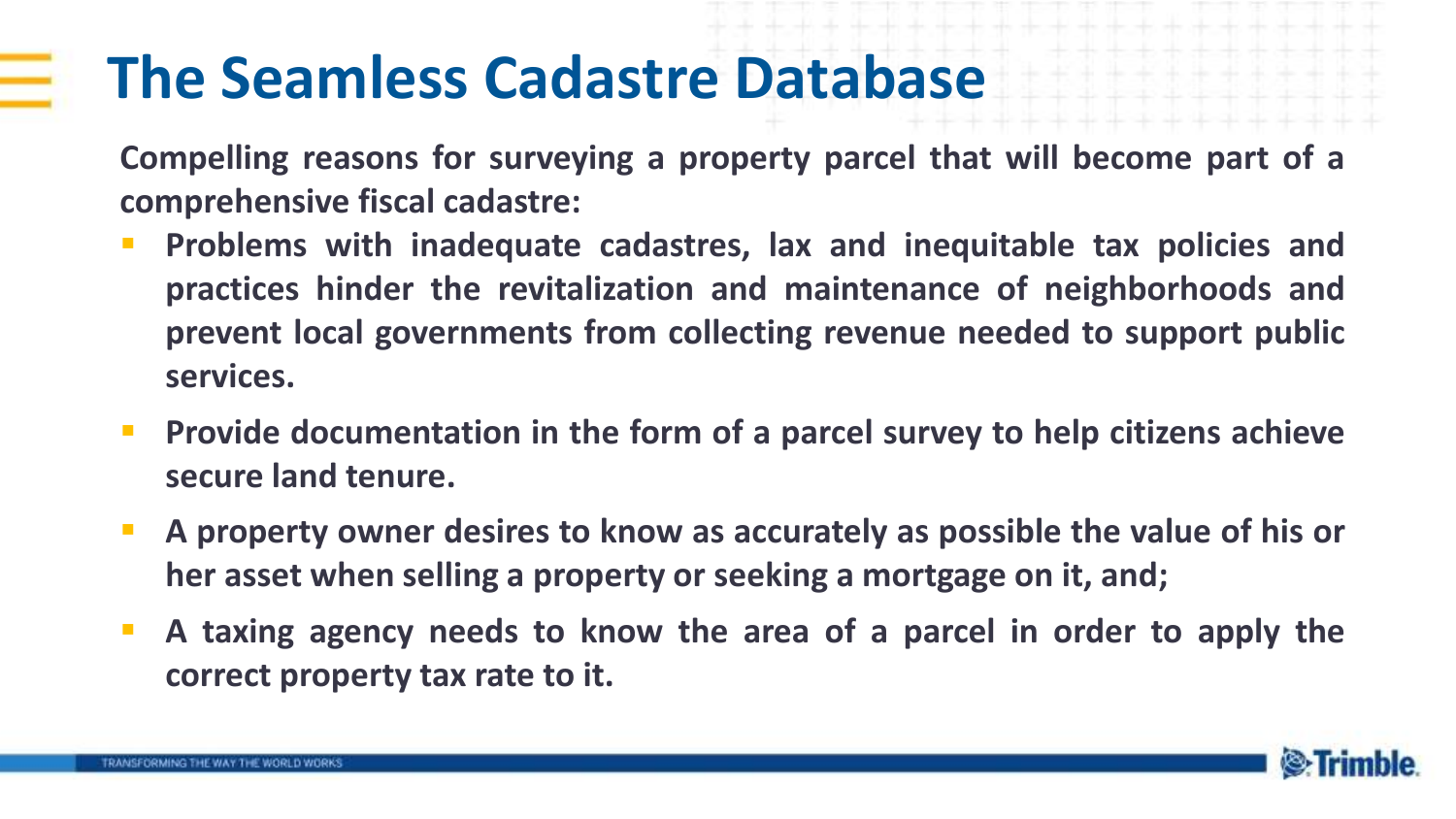## **Deferred Monumentation**

**In his paper "***Deferred Monumentation and the Shakedown Factor*", **D. Goodwin raised two questions. First, whether it would be better for surveyors to place boundary marks after the erection of physical boundaries, roads and services;**

**Or:**

Second, whether it is necessary to place boundary marks at all, or whether these should be placed only to **resolve conflict where this arises.**

About 20% of physical boundaries are built in the first year of occupation Approximately 50% of the properties are enclosed by about four years Approximately 66% of the properties are enclosed after about seven years After 17 years, 90% of properties are enclosed by physical occupation lines.

What form is the physical boundary? Fence 63% Hedge 16% Concrete wall 9% Brick wall 3% Other 3% No physical boundary 6%

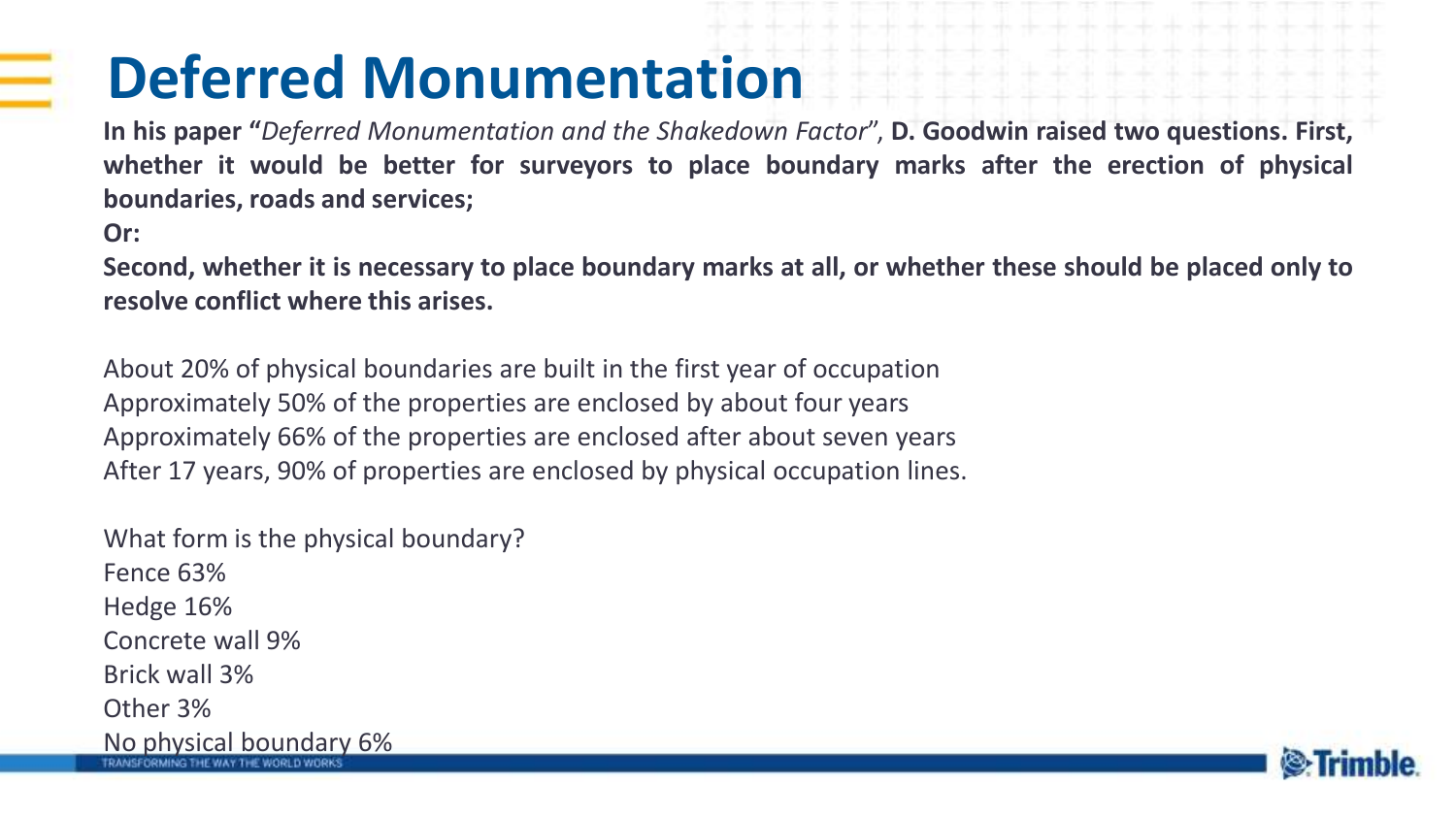#### **Parcel Corner Monumentation and Survey**

**The urban area around, for example, Nairobi, contains approximately 1.5 million parcels. How long would it take and how much would it cost to install and survey boundary marks to each of those parcels? Maybe \$50, more likely \$100 per parcel, and very likely more than that. This is too much time and money for government agencies who urgently desire to have a functioning and affordable revenue-generating fiscal cadastre as soon as possible. Digital orthophotography will provide the means to create as many as 75% of those parcels at a fraction of the cost (\$10 approximately per parcel) required for general boundary parcels compared to the cost of fixed boundary parcels. Well-defined boundary marks can be installed and surveyed for those parcels that cannot be mapped using general boundary mapping techniques.**

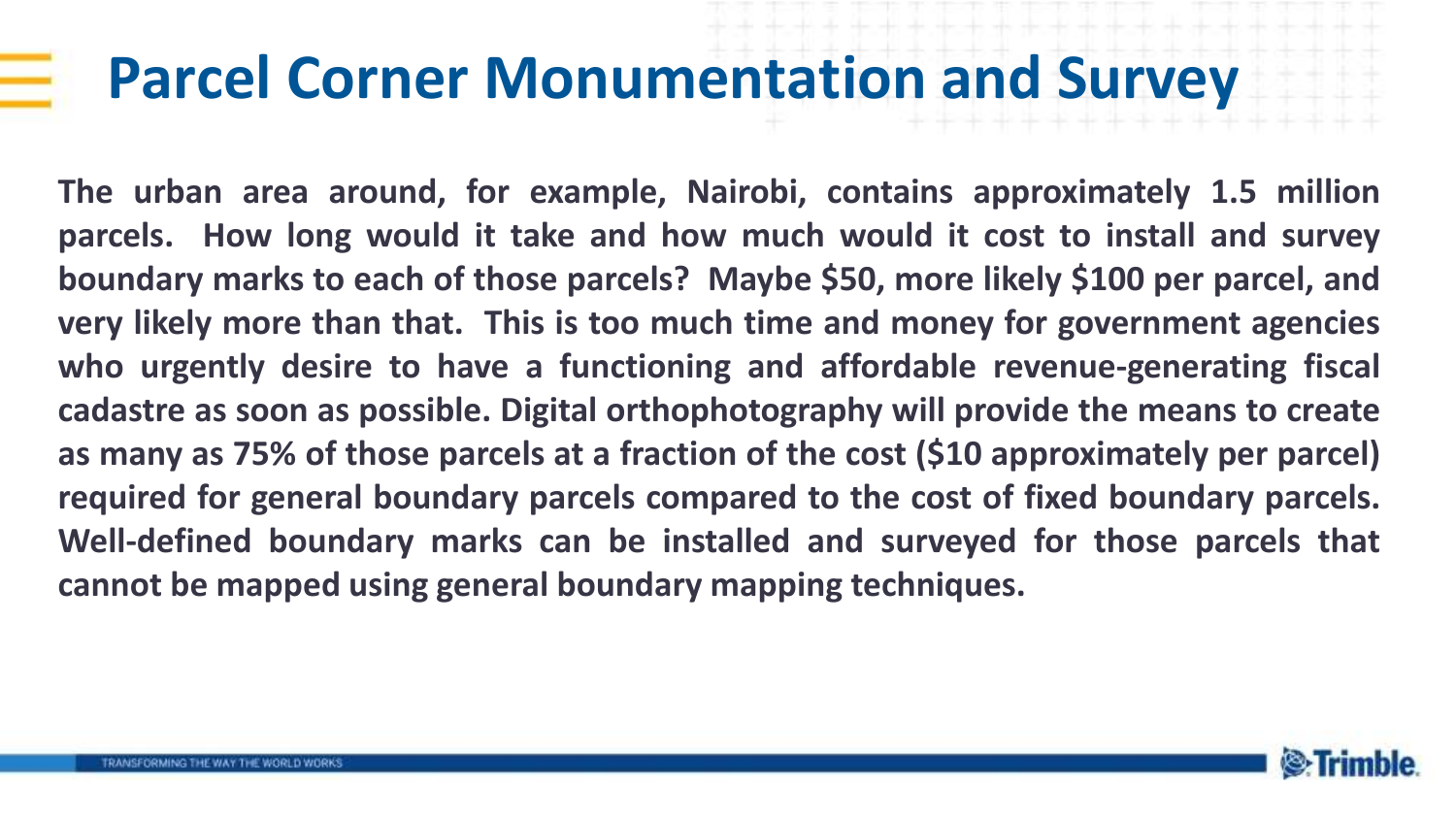#### **Best Fit to Ortho General Boundary Mapping**

**The best-fit-to-ortho mapping technique involves use of geo-referenced images (digital orthophotos) that have been created for a given jurisdiction (for example a municipality). Using this mapping technique, cadastral maps are completed to the same level of accuracy as the digital orthophotos based on the visual fit of the parcel boundaries to photo identifiable features that appear in the digital orthophoto image.**

**Per UK standards, at scales of 1:1,250, 1:2,500, 1:5,000 and 1:10,000.**

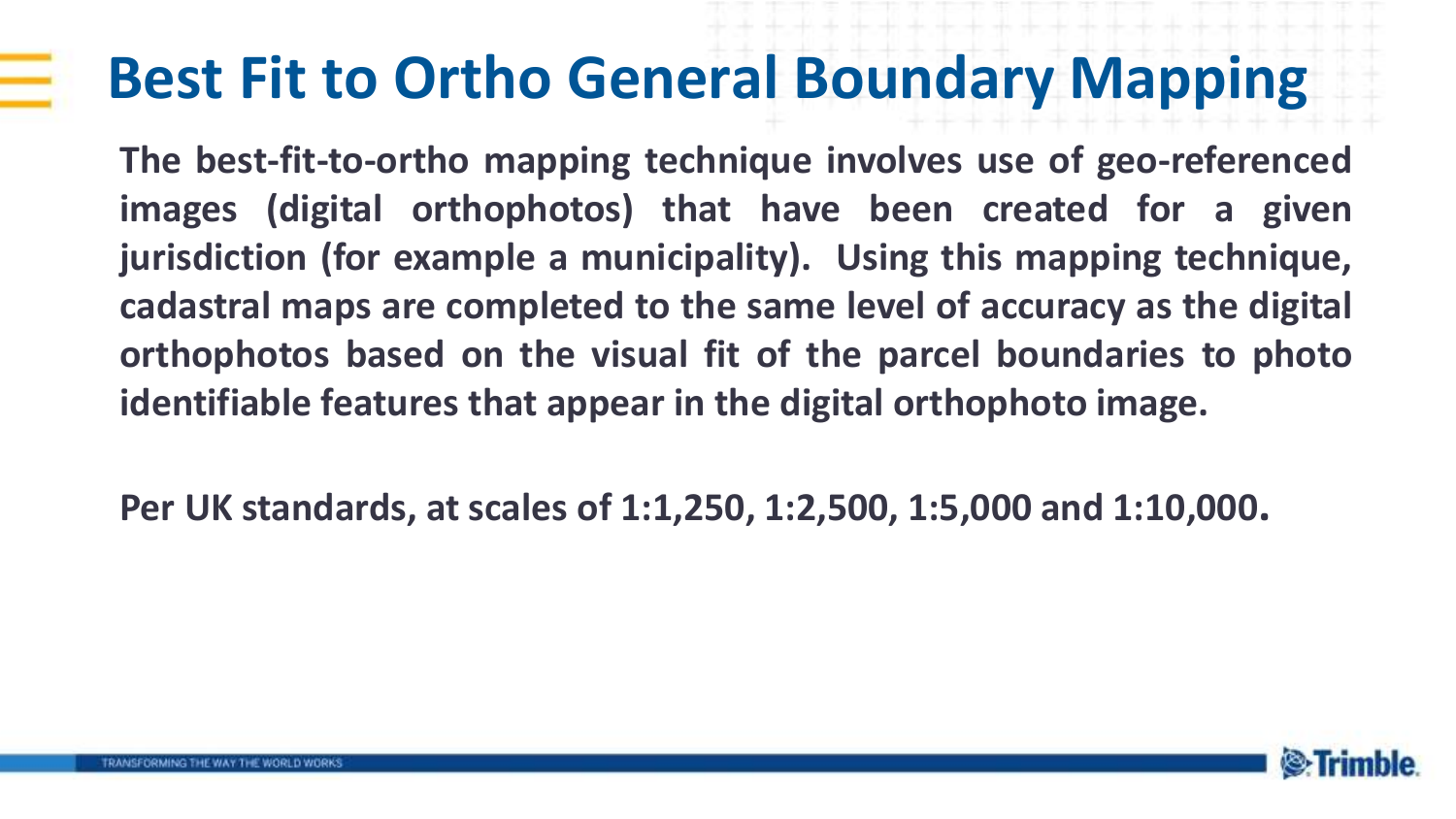

#### **Best Fit to Ortho Mapping**

Antigua 1:2,500 **Ortho** Backdrop to Parcel Database



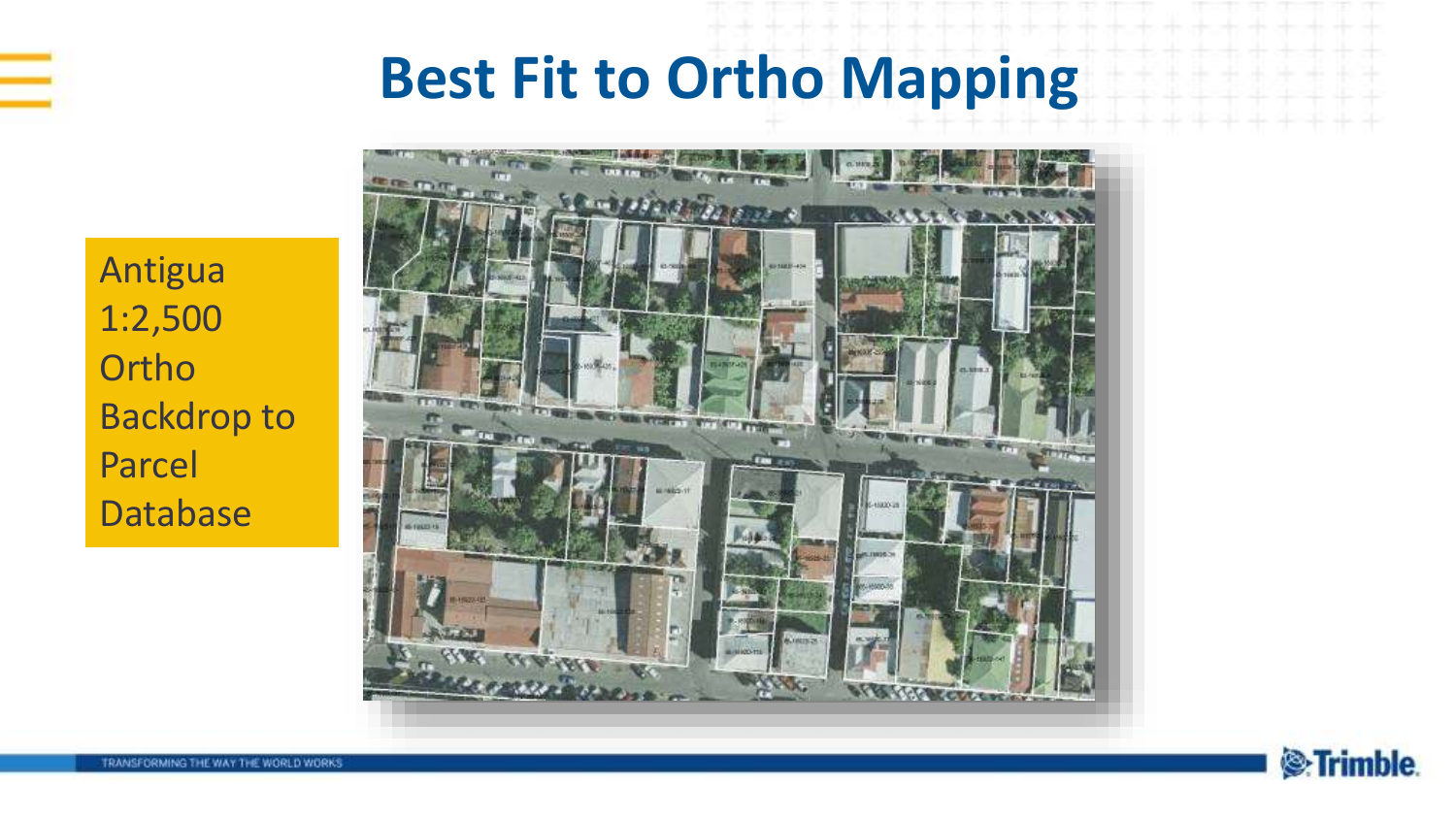#### **Area Calculation of Fixed and General Boundary Parcels**



Fig. 3. This graphic shown a general boundary 2 ha percel (located) on a 1:5,000 scale orthophotol with the maximum inwant. displacement of 3 meters applied to the pareal comum. As a result, the parent area calculation of 1.83 Hz is off by 8% approximately.

General Boundary Parcel Area (from 1:5,000 1.83 Ha – Off by 8% **S**:Trimble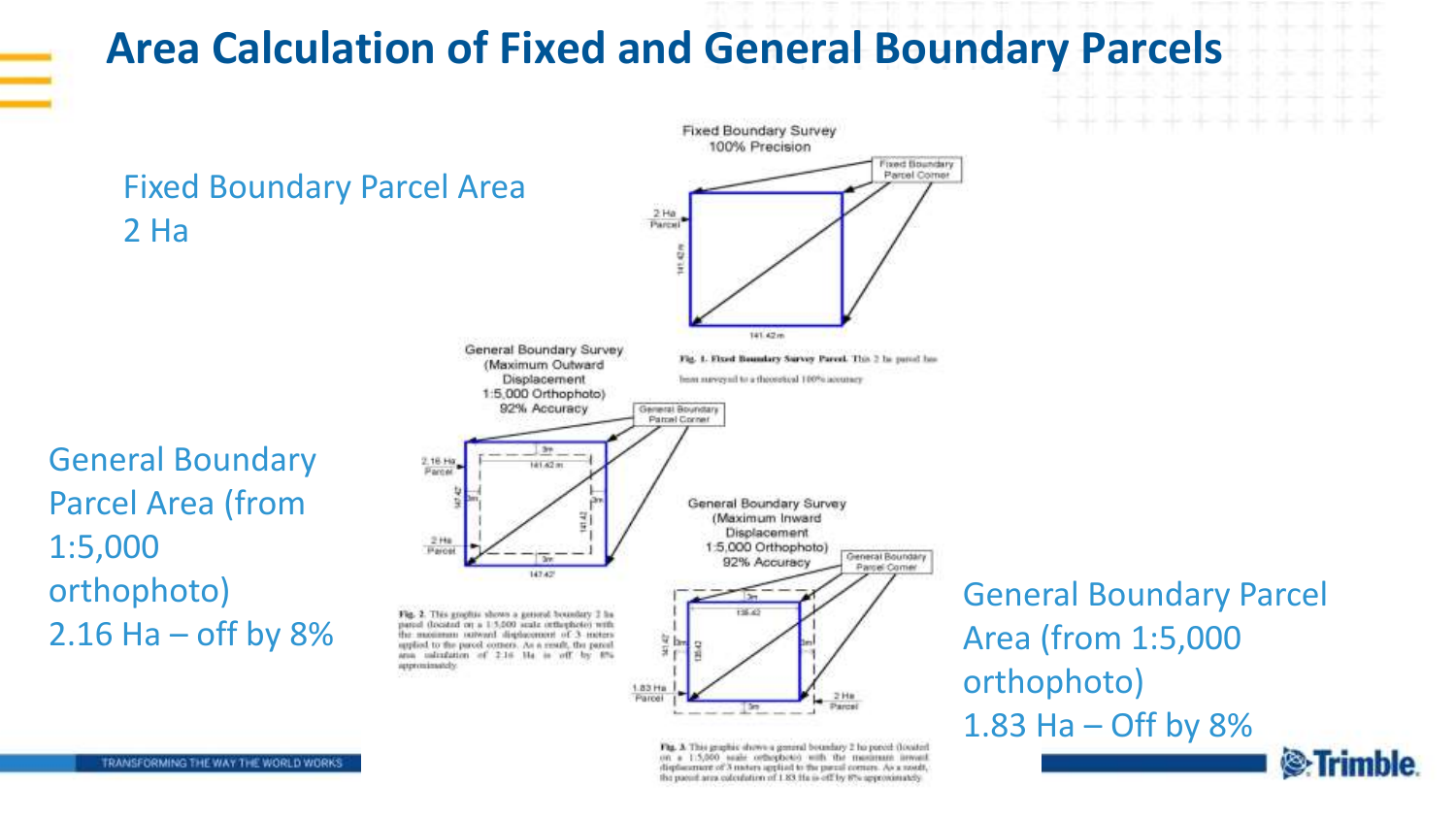#### **The Surveyor Pin Cushion**



Photo Dietz Surveying, Maryland, USA

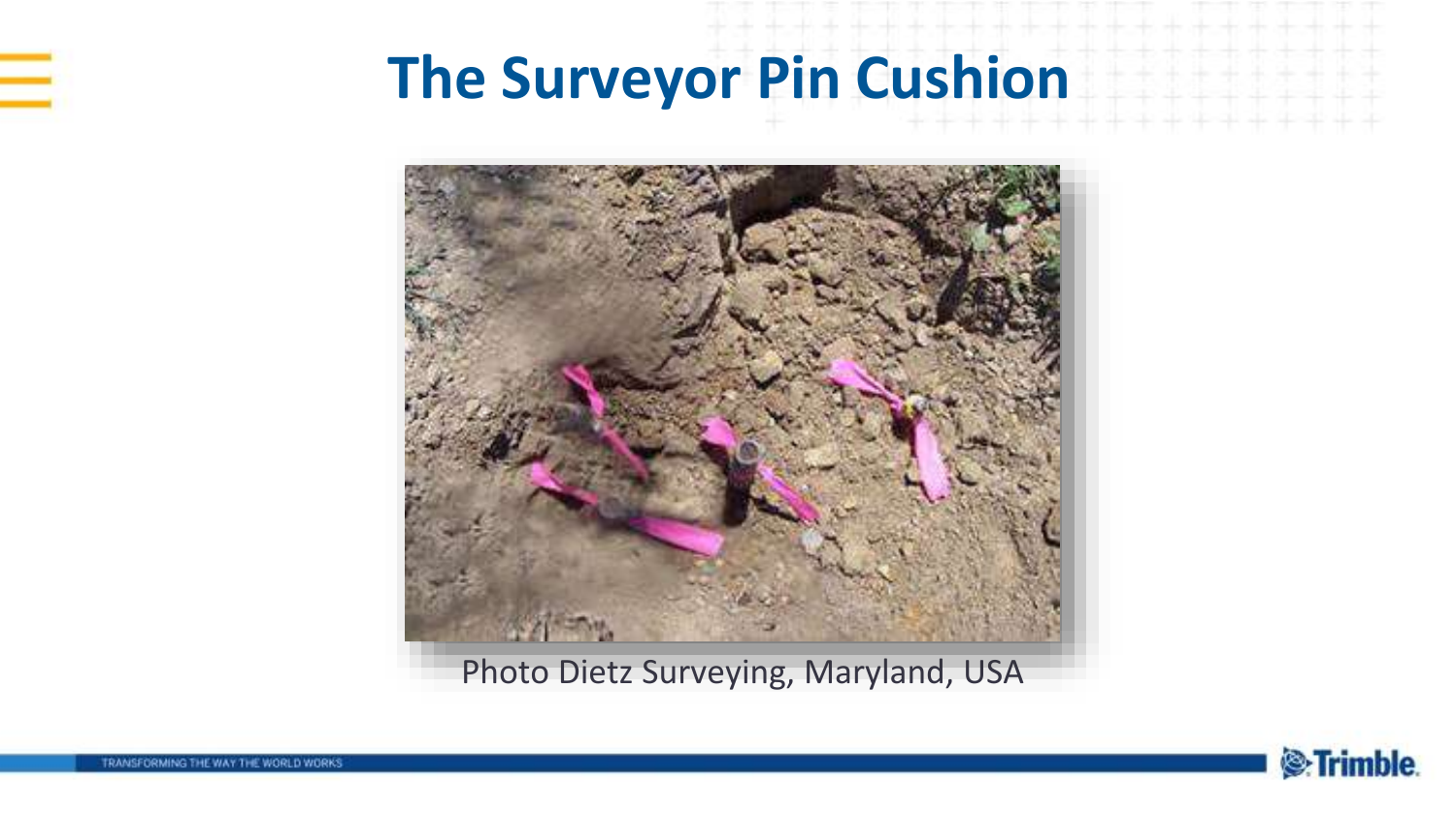#### **If American Society for Photogrammetry and Remote Sensing Accuracy Specs are Applied for Orthophoto Mapping**

| <b>Map Scale</b> | <b>Class 1</b> | <b>Class 2</b> | <b>Class 3</b> | <b>Map Type</b> |
|------------------|----------------|----------------|----------------|-----------------|
| 1:5,000          | 99%            | 98%            | 97%            | (20 Ha parcel)  |
| 1:5,000          | 98%            | 96%            | 93%            | (5 Ha parcel)   |
| 1:5,000          | 97%            | 93%            | 90%            | (2 Ha parcel)   |
| 1:2,000          | 97%            | 95%            | 92%            | (0.5 Ha parcel) |
| 1:2,000          | 94%            | 88%            | 83%            | (0.1 Ha parcel) |
| 1:1,250          | 88%            |                |                | (0.1 Ha parcel) |

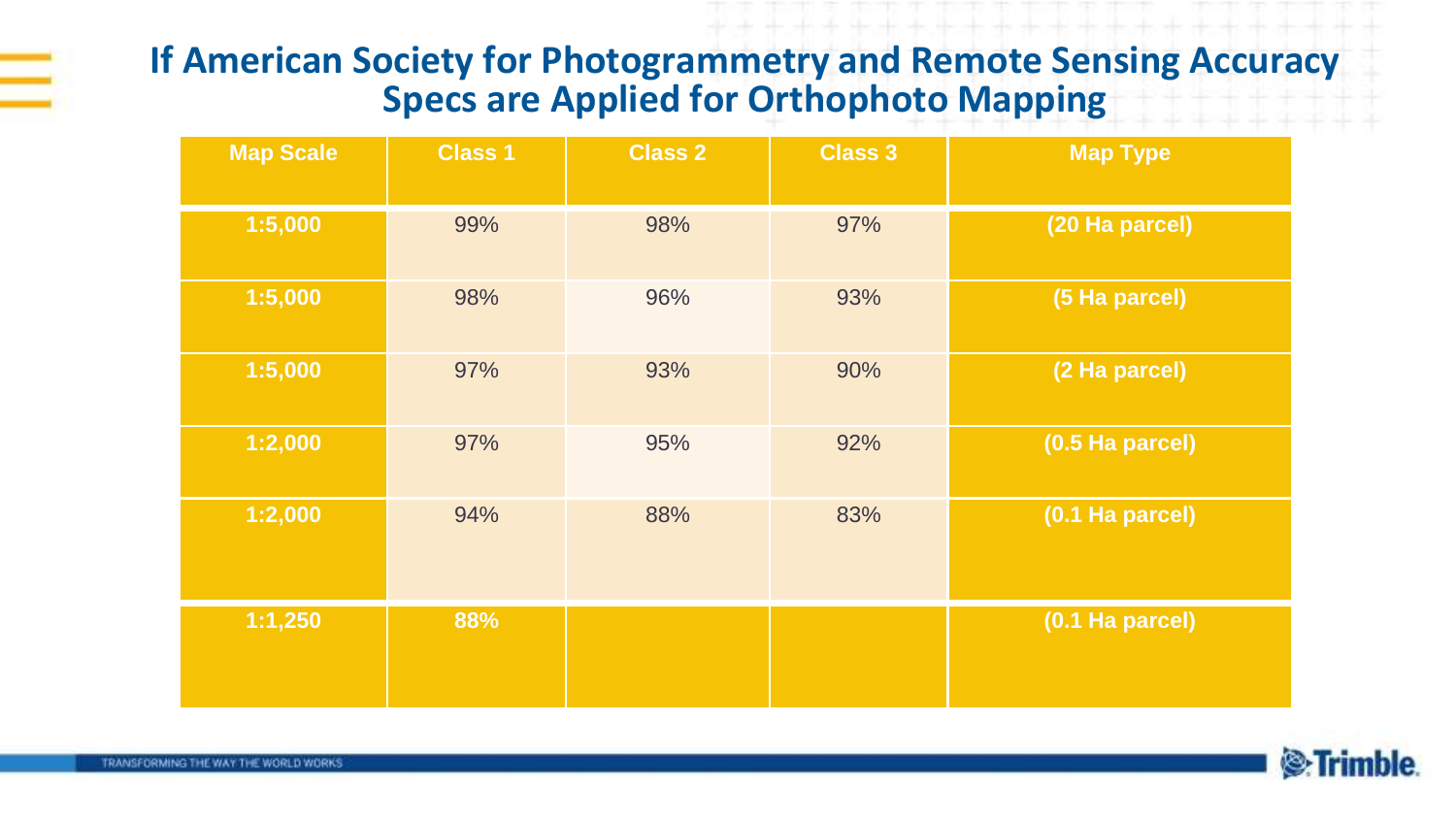## **Cost of Parcel Creation**

**Fixed Boundary Parcel Survey** 

Field survey using total station or GPS - \$50 to \$1,500 (can be \$1,000 per acre)

**General Boundary Parcel Survey** 

Using digital orthophotography - \$10

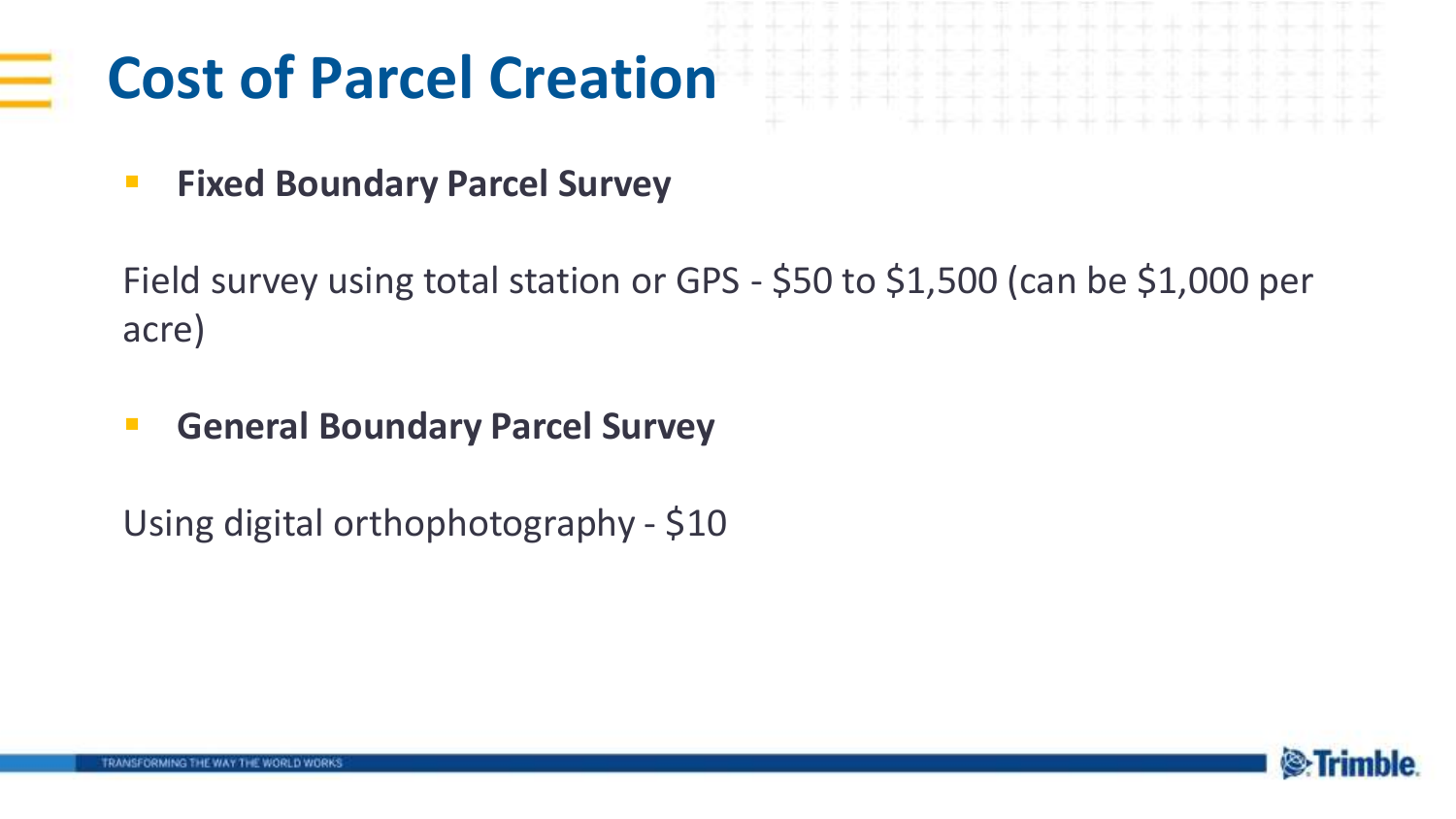## **In Conclusion…………**

**The cost for cadastre creation should be a hybrid of two surveying methodologies:** 

- **General boundary parcels using photogrammetric data (topographic mapping or digital orthophotography);**
- **Fixed boundary for the parcels that cannot be derived by any means other than field surveying;**
- **Implementation of a modern land administration system is the opportunity to create an electronic archive of all existing land records, a crucial disaster management strategy**
- **This model is the quickest way to achieve internally generated revenue; and**
- **It is time to stop thinking of parcel corner accuracy exclusively in terms of survey accuracy: Per FIG and the World Bank, it is time to create affordable revenue-generating cadastre databases, based on HM Land Registry model (England and Wales), which comply with the mapping accuracies of 1:1,250, 1:2,500, 1:5,000 and 1:10,000 and put the cost savings to good use on other aspects of land administration and disaster management activity.**